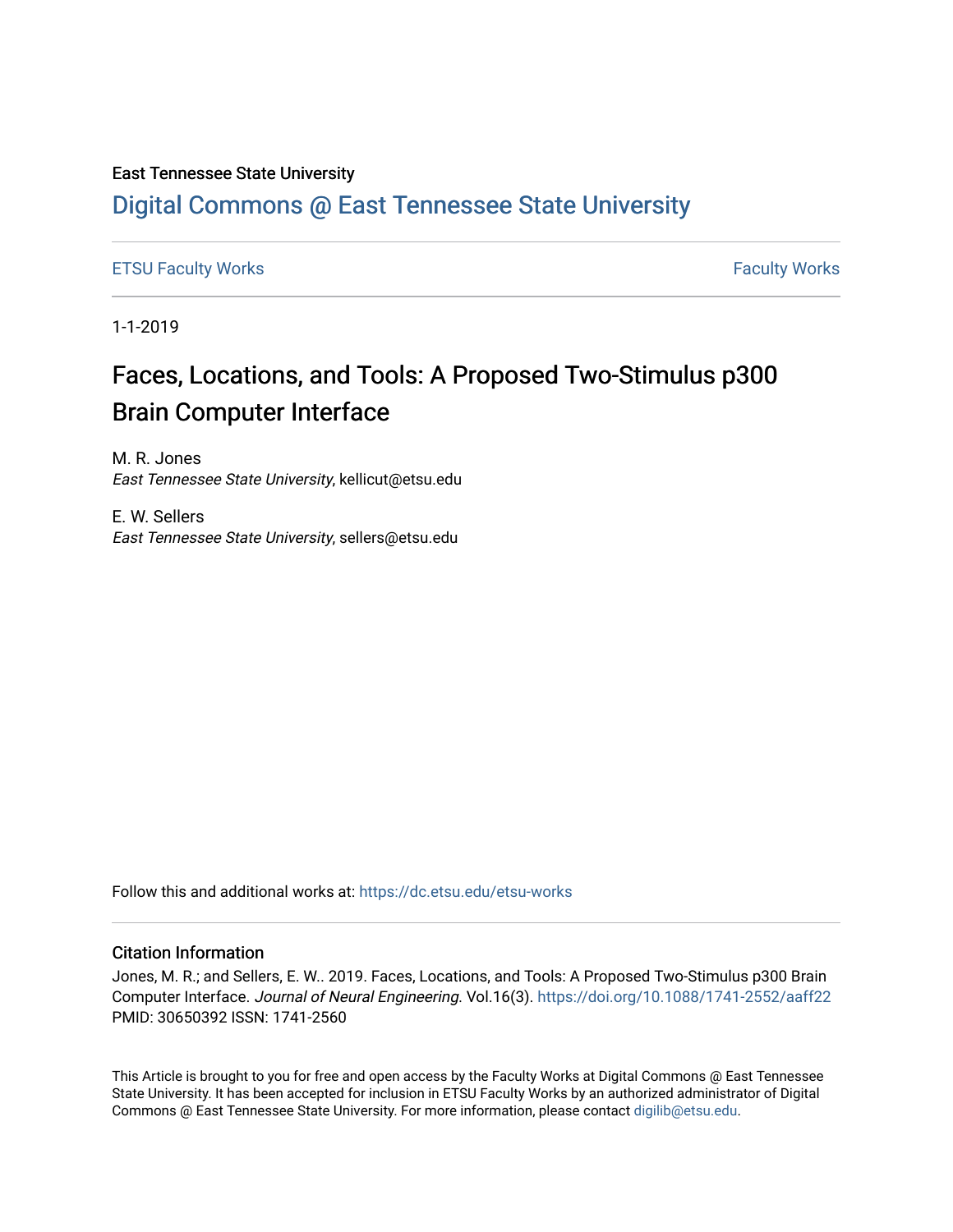# Faces, Locations, and Tools: A Proposed Two-Stimulus p300 Brain Computer Interface

# Copyright Statement

© 2019 IOP Publishing Ltd

# Creative Commons License



This work is licensed under a [Creative Commons Attribution 4.0 International License.](https://creativecommons.org/licenses/by/4.0/)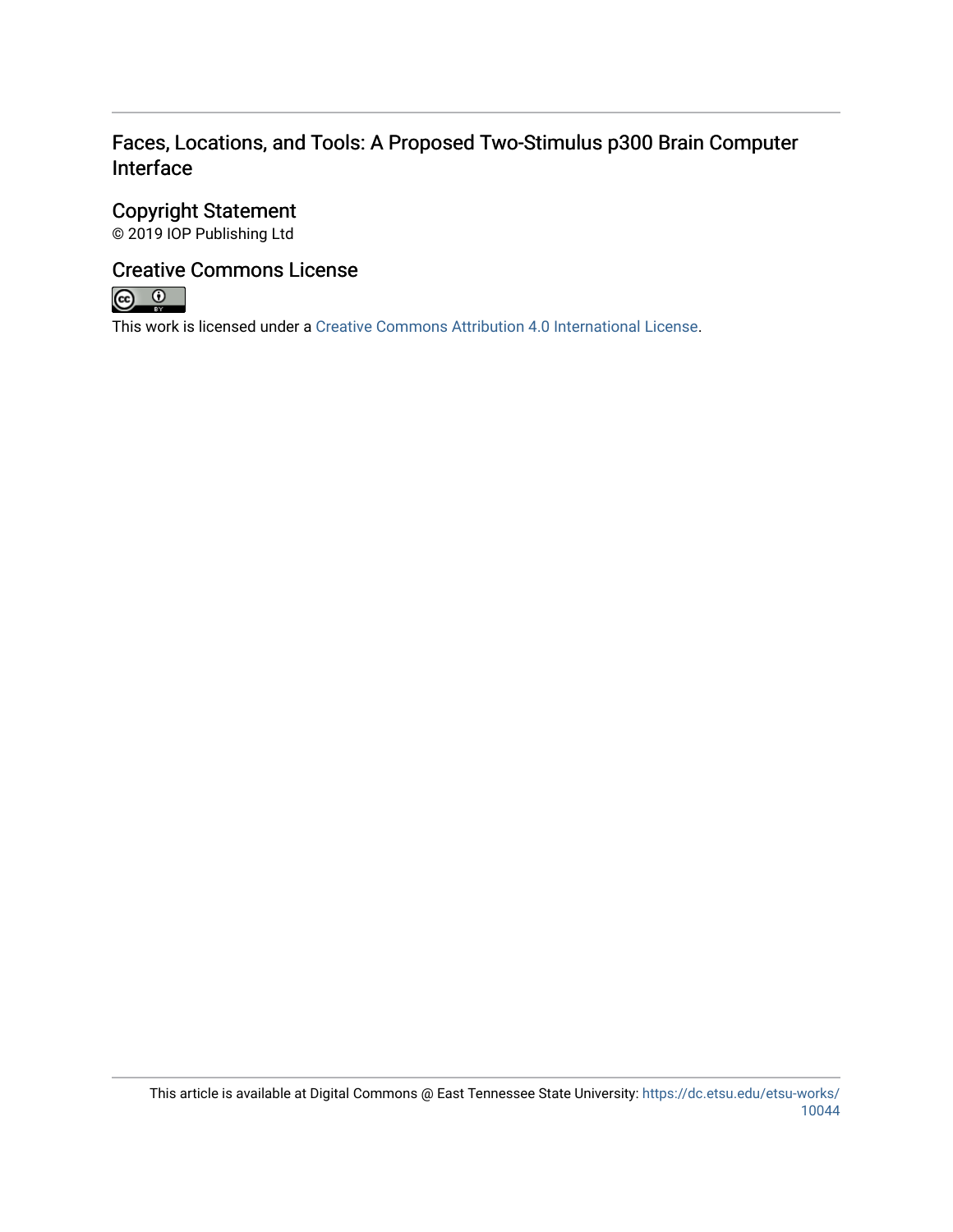## **PAPER**

# Faces, locations, and tools: a proposed twostimulus P300 brain computer interface

To cite this article: M R Jones and E W Sellers 2019 J. Neural Eng. **16** 036026

View the [article online](https://doi.org/10.1088/1741-2552/aaff22) for updates and enhancements.

# You may also like

- [Influence of P300 latency jitter on event](/article/10.1088/1741-2560/11/3/035008) [related potential-based brain–computer](/article/10.1088/1741-2560/11/3/035008) [interface performance](/article/10.1088/1741-2560/11/3/035008) P Aricò, F Aloise, F Schettini et al.
- [Non-target adjacent stimuli classification](/article/10.1088/1741-2560/12/2/026009) [improves performance of classical ERP](/article/10.1088/1741-2560/12/2/026009)[based brain computer interface](/article/10.1088/1741-2560/12/2/026009) G A Ceballos and L F Hernández -
- [Flashing characters with famous faces](/article/10.1088/1741-2560/8/5/056016) [improves ERP-based brain–computer](/article/10.1088/1741-2560/8/5/056016) [interface performance](/article/10.1088/1741-2560/8/5/056016) T Kaufmann, S M Schulz, C Grünzinger et al.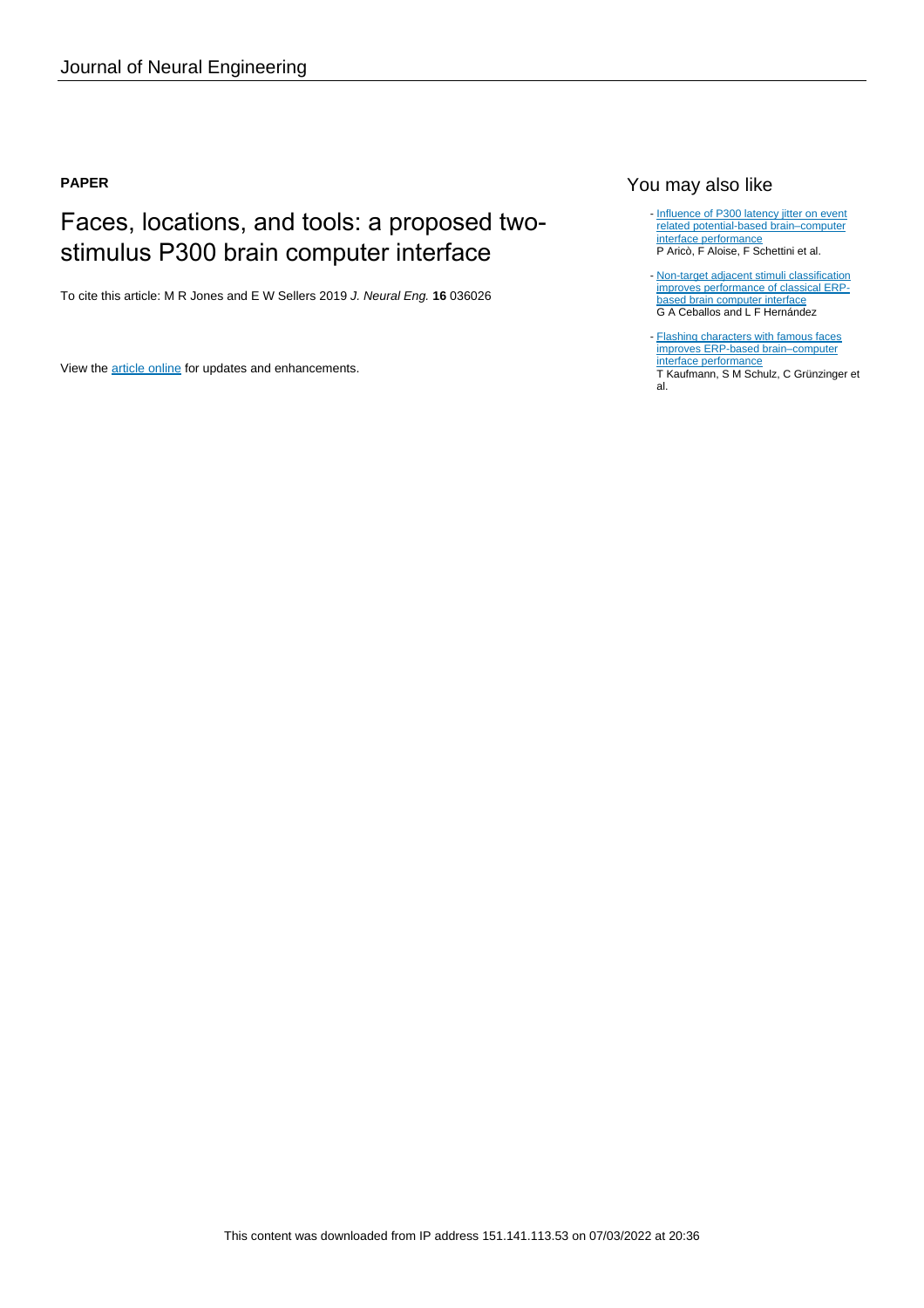J. Neural Eng. **16** (2019) 036026 ([11p](#page-13-3)p) <https://doi.org/10.1088/1741-2552/aaff22>

# **Faces, locations, and tools: a proposed two-stimulus P300 brain computer interface**

# **M R Jones<sup>®</sup> and E W Sellers**

East Tennessee State University, 1276 Gilbreath Dr, Johnson City, TN 37614, United States of America

E-mail: [kellicut@etsu.edu](mailto:kellicut@etsu.edu) and [sellers@etsu.edu](mailto:sellers@etsu.edu)

Received 5 June 2018, revised 7 January 2019 Accepted for publication 16 January 2019 Published 30 April 2019



#### **Abstract**

*Objective*. Brain computer interface (BCI) technology can be important for those unable to communicate due to loss of muscle control. Given that the P300 Speller provides a relatively slow rate of communication, highly accurate classification is of great importance. Previous studies have shown that alternative stimuli (e.g. faces) can improve BCI speed and accuracy. The present study uses two new alternative stimuli, locations and graspable tools. Functional MRI studies have shown that images of familiar locations produce brain responses in the parahippocampal place area and graspable tools produce brain responses in premotor cortex. *Approach*. The current studies show that location and tool stimuli produce unique and discriminable brain responses that can be used to improve offline classification accuracy. Experiment 1 presented face stimuli and location stimuli and Experiment 2 presented location and tool stimuli. *Main results*. In both experiments, offline results showed that a stimulus specific classifier provided higher accuracy, speed, and bit rate. *Significance*. This study was used to provide preliminary offline support for using unique stimuli to improve speed and accuracy of the P300 Speller. Additional experiments should be conducted to examine the online efficacy of this novel paradigm.

Keywords: P300 Speller, brain–computer interface, event-related potentials, communication

(Some figures may appear in colour only in the online journal)

#### **Brain–computer interfaces**

Brain–computer interfaces (BCIs) involve the measurement of neural signals produced by the electrical activity of the brain, a method or algorithm applied to decode these signals, and a systematic method for applying the decoded signals to a behavior (Sajda *et al* [2008\)](#page-12-0). The uses of these recorded signals to operate BCIs can range from controlling external devices such as a robotic arm to creating works of art (Velliste *et al* [2008,](#page-13-0) Münßinger *et al* [2010](#page-12-1)). These systems can be useful methods of communication for individuals who lose their ability to communicate due to amyotrophic lateral sclerosis (ALS), brainstem stroke (Sellers *et al* [2014\)](#page-13-1), or severe traumatic brain injury (Sellers *et al* [2006](#page-13-2)). The P300 Speller BCI has been shown to be a promising non-invasive method of alternative communication, however there is still room for improvement to make the P300 Speller more accessible and functional for in-home use (Vaughn *et al* 2006). Speed and accuracy of word selection, as well as making the system more user friendly continue to be the focus of numerous research efforts.

The P300 Speller is a modified oddball task that displays a matrix of letters, numbers, and computer commands, like that of a computer keyboard. Groups of characters in the matrix are intensified or 'flash' at random intervals. In most standard P300 Spellers, the 'flash' can consist of changing from grey to white, change from a different color to white, or will disappear and reappear. To make a character selection from the matrix, the participant attends to the letter or character he or she wishes to select. Each time the character of interest flashes, the participant keeps a mental count of the character flash. When the participant attends to each individual flash of the desired character, a P300 ERP is elicited. The P300 Speller detects these P300 responses, and then discriminates between target characters versus non-target characters (i.e. letters the participant is trying to select versus letters the participant is not trying to select).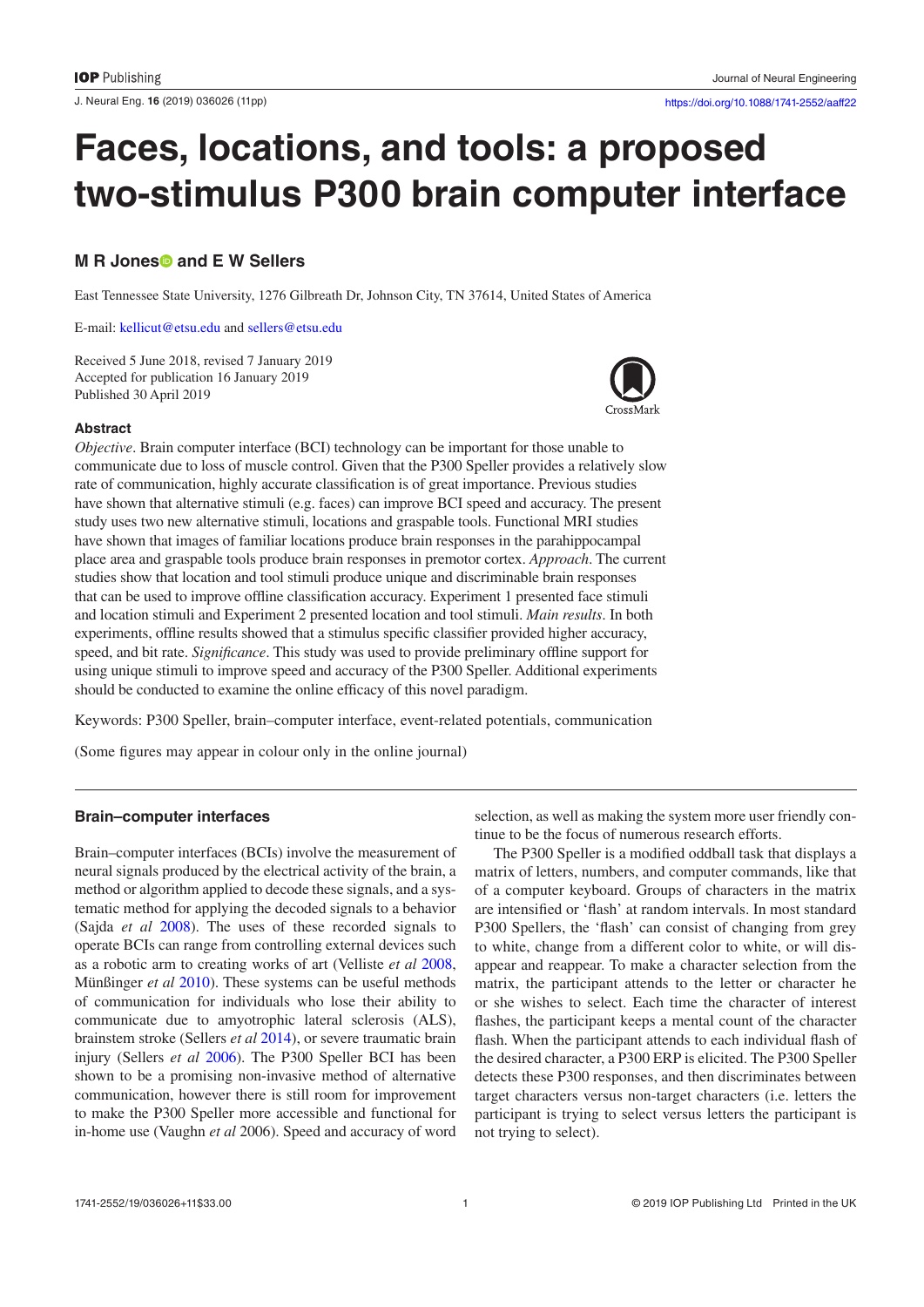In recent years there has been research investigating the flashing of alternative stimuli, such as images of familiar faces, instead of matrix characters themselves (Kaufmann *et al* [2011](#page-12-2), Zhang *et al* [2012,](#page-13-4) Kaufmann *et al* [2013](#page-12-3), Kaufmann and Kubler [2014,](#page-12-4) Geronimo and Simmons [2017,](#page-12-5) Kellicut-Jones and Sellers [2018](#page-12-6)). This method of altering stimulus presentation is used to evoke different ERPs in addition to the P300 component. For example, two negative components, N170 and N400, have been shown to occur when participants recognize and process facial information. The N170 occurs in response to observing faces at lateral temporal electrode positions and occurs approximately 170ms following stimulus presentation (Bentin 1996, Eimer 2000). The N400 occurs approximately between 200ms and 600ms (Kutas and Federmeier 2011) over the right hemisphere electrode positions. Both of these components have been observed using unaltered facial images, inverted facial images, and even line drawings of faces (Jin *et al* [2014](#page-12-7), Chen *et al* [2015](#page-12-8), Geronimo and Simmons [2017](#page-12-5)).

Kaufmann *et al* ([2011\)](#page-12-2) first implemented faces as P300 Speller stimuli. It was proposed that components elicited by facial stimuli provide additional ERP information to augment the P300 ERP. Thus, the paradigm should increase signal-tonoise ratio through the addition of the N170 and N400 ERP components. The additional information would create a more robust and detectable response, resulting in improved overall P300 Speller performance. Kaufmann *et al* ([2011\)](#page-12-2) superimposed the familiar, famous image of Albert Einstein sticking his tongue out over characters within the BCI matrix. In each sequence of character flashes, the image itself would flash over the characters in the matrix, as opposed to the matrix characters themselves flashing.

Kaufmann and Kubler [\(2014](#page-12-4)) introduced a paradigm that implemented a simultaneous presentation of two very different stimuli in the four quadrants of the matrix. The image of Einstein was presented in the top left and bottom right quadrants, and a yin-yang symbol was presented in the top right and bottom left quadrants. The two-stimulus presentation was compared to the standard row-column. The results showed that the two-stimulus paradigm was able to make selections more quickly than the one stimulus paradigm, despite a decrease in accuracy. This suggests that a two-stimulus paradigm could increase speed compared to the more common single stimulus paradigm.

## **Facial fusiform area and parahippocampal place area (PPA)**

In addition to EEG research, several different neuroimaging techniques, such as positron emission tomography (PET) and functional magnetic resonance imaging (fMRI), have supported the idea that recognition and perception of different types of stimuli elicit different cognitive responses. There has been sufficient evidence to indicate that the processing of facial stimuli and object stimuli, activate distinct brain regions (Kanwisher *et al* [1997\)](#page-12-9). The fusiform face area (FFA), which is comprised of the region in the mid-fusiform gyrus, is shown to be strongly activated by the viewing of faces compared to the viewing of objects (Haxby *et al* 1991, Sergent *et al* 1992, Kanwisher *et al* [1997](#page-12-9), McCarthy *et al* [1997](#page-12-10), Tong *et al* [1998](#page-13-5)).

While neuroimaging studies indicate that the FFA responds selectively to facial stimuli, research has also demonstrated activation to images of buildings and scenes depicting locations in space in the parahippocampal gyrus referred to as the PPA (Agguire *et al* [1998,](#page-12-11) Epstein *et al* [1999,](#page-12-12) Malach *et al* [2002](#page-12-13)). The PPA, located in the ventromedial surface of the temporal lobe, has been shown to respond selectively to houses and places, but not to objects or faces (Epstein and Kanwisher [1998](#page-12-14)). The strongest activation of the PPA was shown to occur in response to the viewing of complete images or photographs of scenes that depicted places, or even in images that showed empty landscapes with few discrete objects. Epstein *et al* [\(1999](#page-12-12)) suggests that the spatial layout information of a scene may be itself be enough to activate the PPA, as the PPA may play a role in perceptual coding.

#### **Present study**

The current study was used to determine if two-stimulus paradigms can increase P300 Speller performance. In a two -stimulus paradigm, it could be beneficial to utilize a classifier for each stimulus type. For example, one classifier would be specific to one type of stimulus (e.g. face) and another classifier would be specific to another type of stimulus (e.g. location). The classifiers would compete in a 'race' to determine which stimulus type is the desired choice. Having two stimulus-specific classifiers operating simultaneously could potentially discriminate the distinct features produced by each unique stimulus. Presently, a simultaneous two -classifier paradigm has not been developed and the current study uses an offline analysis conducted on data collected from an ablebodied sample to provide evidence to support the need for the development of a simultaneous two-classifier system.

The study consisted of two experiments. In Experiment 1, faces and locations were used as stimuli. We hypothesized that a facial classifier would produce higher performance when applied to the facial stimuli, and a location classifier would produce higher performance to the location stimuli. In contrast, when each classifier is applied to the different class of stimuli performance would be reduced. In Experiment 2, locations and graspable object stimuli were used as stimuli. In this case it was hypothesized that the unique spatially distant locations activated by the two types of stimuli would result in more distinct ERPs, which could further increase performance over the performance observed in the face-location stimuli used in Experiment 1.

These experiments may provide a rationale for how and why a two-stimulus paradigm may be effective, and may also provide further evidence that the P300 Speller may detect features that are specific to very different types of stimuli. Both experiments consisted of two phases. Phase I was used to obtain training data. Phase II was conducted online and the stimulus specific classifiers were applied. In other words, the classifier for the face stimuli was only used to classify face stimuli and the location classifier was only used to classify location stimuli. Subsequent offline analyses applied each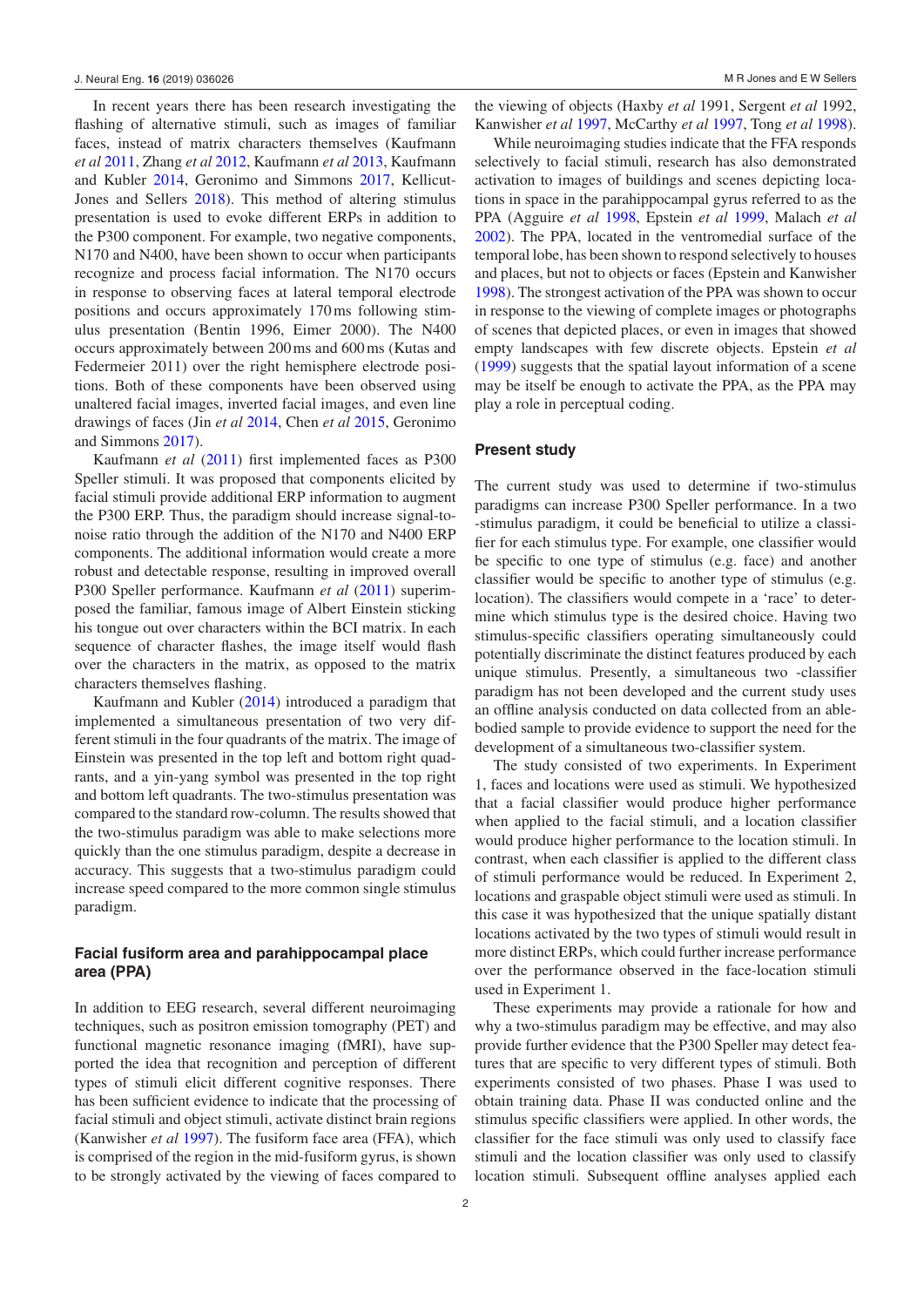classifier to the opposite type of stimulus (e.g. face classifier/location stimuli and location classifier/face stimuli). Accuracy, selections per minute, and bit rate were calculated to indicate whether each stimulus specific classifier would lead to increased performance when presenting corresponding stimuli on the P300 Speller matrix.

## **Experiment 1**

Two stimuli producing distinct ERPs could be used to improve upon current BCI classification methods. For example, a matrix presenting two types of images, which convey different types of information could be created for each stimulus. If simultaneous dual-classifiers were created and implemented, unique classifiers could potentially be used to identify target characters, based on the notion that these images produce different enough ERPs for the BCI to detect. By superimposing an image of a face on half of the matrix characters, and an image of a location on the other half of the characters, two different classifiers could be made specifically for each image type. One classifier could detect the face-specific ERPs and the other classifier could detect location-specific ERPs. If such a simultaneous dual-classifier was developed, the BCI system could potentially discriminate targets from non-targets more quickly by eliminating half of the characters in the matrix as potential targets. This is the first step in providing a rationale for developing a simultaneous dual-classifier.

#### **Experiment 1 methods**

#### *Participants*

Ten able-bodied participants (four men, six women; age range 19–31) were recruited from East Tennessee State University. Four of the participants had prior BCI experience; all of the other participants were naïve to BCI use. The study was approved by the East Tennessee State Institutional Review Board and each participant gave informed consent.

#### *Data acquisition and processing*

Electroencephalograph (EEG) was recorded using a cap (Electro-Cap International, Inc.) embedded with 32 tin electrodes. Only eight electrodes were used for online classification. The eight electrodes were subject-specific and determined by the jumpwise algorithm (Colwell *et al* [2014](#page-12-15)). The EEG was digitized at 256 Hz and bandpass-filtered to [0.5 Hz, 30 Hz] by two 16-channel g.tec g.USBamp amplifiers, before the classification coefficients were derived the data were downsampled to 20 Hz. Data collection and stimulus presentation was performed by the BCI2000 open-source software suite (Schalk *et al* 2004). Before the session, the impedance of each channel was reduced to below 40 kΩ. Participants were seated approximately 90cm away from a computer monitor that displayed an  $8 \times 9$  matrix of letters and numbers.

#### *Classification*

The classification technique known as Stepwise Linear Discriminate Analysis (SWLDA) as described by Draper and Smith ([1981\)](#page-12-16) is a commonly used method to determine classification coefficients, which has been shown to be an efficient method of classification for BCI research (Farwell and Donchin [1988](#page-12-17), Krusienski *et al* [2006](#page-12-18), [2008](#page-12-19), Sellers and Donchin [2006,](#page-13-6) Colwell *et al* [2014\)](#page-12-15).

To improve upon classification performance, multiple electrodes at various locations distributed over the scalp are used. A filter method known as jumpwise selection is used to improve upon classification through optimal channel selection (Colwell *et al* [2014\)](#page-12-15). Jumpwise selection uses a variant of SWLDA that selects electrodes instead of electrode specific features. The advantage of jumpwise selection is that it reduces to the feature space to a unique set of electrode locations that are optimized for each individual participant. Once the eight electrodes that account for the most variance are selected, a SWLDA analysis is conducted on the eight electrodes to determine the spatio-temporal features that account for the most unique variance.

#### *Experiment stimuli, procedure, and design*

Two types of images were used. The face stimulus was the famous image of Albert Einstein sticking out his tongue; the image has been used in previous BCI studies (Kaufmann *et al* [2011](#page-12-2), [2013,](#page-12-3) Kaufmann and Kubler [2014](#page-12-4)). The location stimulus was an image of the White House. The White House image was used because it includes a familiar famous landmark and additional landscape information.

Each participant completed one experimental session consisting of two calibration phases and one copy spelling phase. Participants were fitted for an electrode cap, then an  $8 \times 9$ matrix of letters and characters was presented on the computer monitor. For the calibration phase, participants were asked to focus their attention on a specific character in the matrix and count how many times it changed to one of the two images. For example, as shown in figure [1](#page-6-0), the top left side of the display would show a word (e.g. WORDS) and the letter they should attend to is shown in parentheses at the end of the word. After a predetermined amount of flashes of each character (in this case 14) the matrix would stop flashing. After a 4 s pause the letter in parentheses would change to the next letter in the word (e.g. (O)).

The session consisted of two calibration phases, counter-balanced, in which the participant made selections from a matrix presenting only the face image (figure  $1(a)$  $1(a)$ ) or only the location image (figure  $1(b)$  $1(b)$ ). Each participant spelled three six-letter words, 18 total characters, for each calibration. Following each calibration phase (i.e. training data collection), the jumpwise channel selection algorithm and a subsequent SWLDA analysis were conducted to derive channel specific classification coefficients for each stimulus.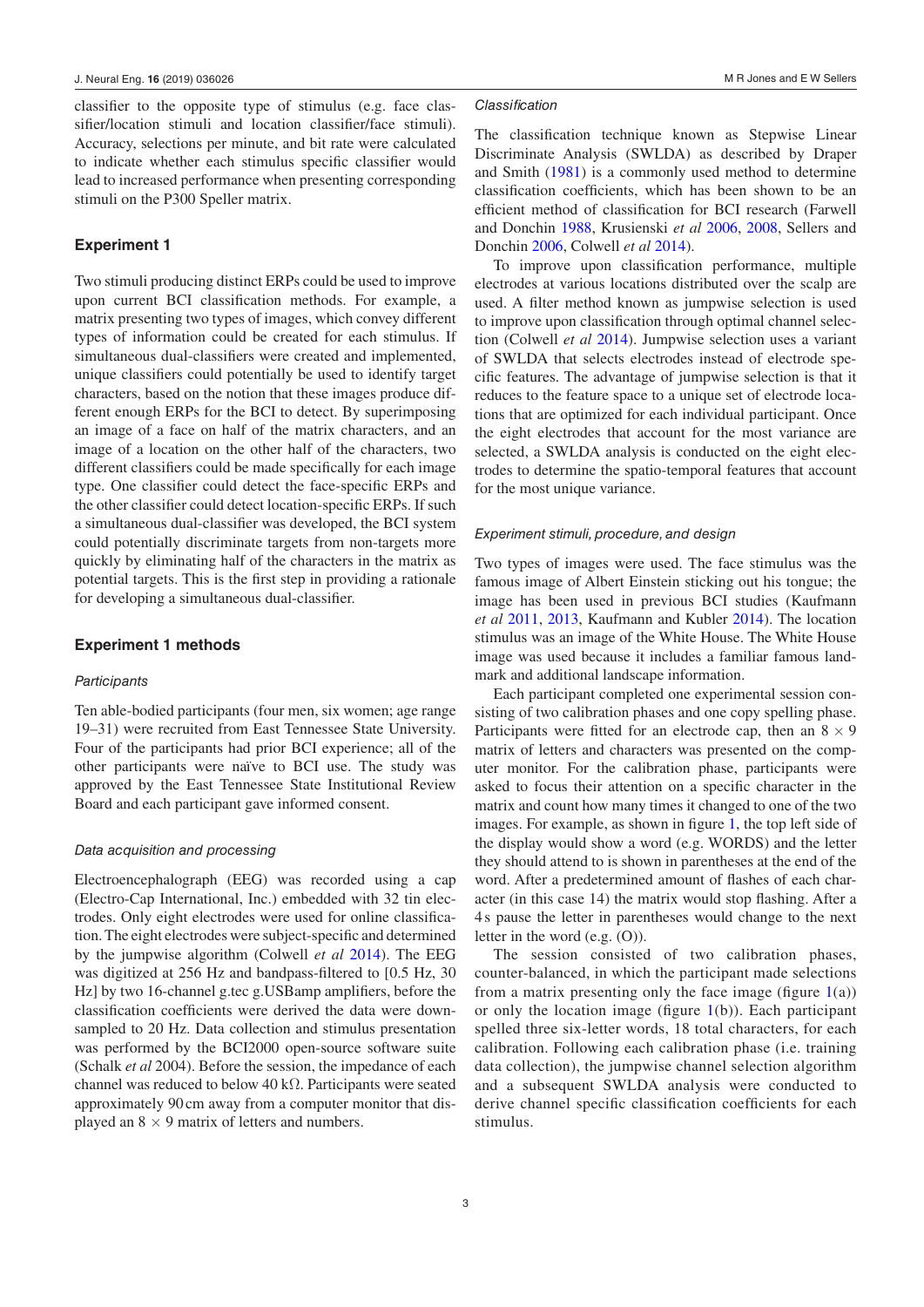M R Jones and E W Sellers

<span id="page-6-0"></span>

**Figure 1.** (a) (left), (b) (middle), and (c) (right). Examples of matrices of the three stimulus presentation conditions. (The picture of Einstein was used as the stimulus in the face conditions. The picture is not used in the present figure due to copyright restrictions. The White House image used was available in the public domain and not subject to copyright.) This 'North Façade White House' has been obtained by the author(s) from the Wikimedia website, where it is stated to have been released into the public domain. It is included within this article on that basis.

Following calibration, participants completed an online copy-spelling task. The matrix presented face images over half of the matrix characters and location images over the other half of the matrix characters (figure  $1(c)$  $1(c)$ ). In the online phase, 14 flashes of each character in the matrix were presented, corresponding to the calibration phase of the experiment. There were two conditions, counter-balanced. In each condition, 18 character selections were made. In one condition, the face classifier was applied and the 18 targets were facial stimuli. In the other condition, the location classifier was applied and the 18 targets were location stimuli. Although we were primarily interested in the offline performance, it was necessary to provide the participants with feedback; thus, we used the congruent stimulus classifier in phase II of the experiment. Afterward, offline analyses were conducted to examine how well the face classifier performed when applied to the location data, and how well the location classifier performed when applied to the face data.

#### *Offline analysis*

The offline analysis was used to determine how many flashes would be necessary for classification. In the online phase of the experiment 14 flashes of each target were presented before the classification decision was made. This number of flashes is sufficiently high to produce a ceiling effect for accuracy. The offline analysis simulated the number of flashes necessary to make an accurate response. The SWLDA classification coefficients were applied to every character after each flash of the matrix and the number of flashes necessary to make an accurate selection was calculated. If an accurate selection was not made after 14 flashes, the selection was marked as inaccurate. There was not a cross-validation procedure; in contrast to a cross-validation procedure, the coefficients were applied to each flash as it was presented in the online phase of the experiment. With each flash of a stimulus, the mean ERP for each specific stimulus was updated. Therefore, the number of flashes varied from one character selection to the next.

#### **Experiment 1 results**

#### *Statistical analyses*

A two-way repeated measures analysis of variance (ANOVA) was used to examine the effects of classifier type (Face or Location) and the effects of stimulus type (Face or Location). Analyses were performed on predicted accuracy, target flashes, selections per minute, and bitrate. Offline accuracy is expressed as the percentage of correctly selected characters. Offline selections per minute are the estimated number of correct character selections made in 1min. Offline, predicted bitrate is calculated using the formula described by Wolpaw *et al* [\(2002](#page-13-7)):

 $\text{Bitrate} = \log_2 N + P \log_2 P + (1 - P) \log_2 [(1 - P) / (N - 1)].$ 

Paired sampled *t*-tests were used to examine the differences in waveforms between the face and location stimuli. To control the false positive error rate for performing multiple comparisons, the Benjamini–Hochberg (B–H) procedure was used to determine the critical *p* value (Benjamini and Hochberg [1995](#page-12-20)). Waveform analyses were conducted on the calibration data to maintain a consistent amount of data in each condition.

#### **Results**

#### *Offline performance*

The means and standard deviations examining offline accuracy, target flashes, selections per minute, and bitrate produced by each classifier type applied to each stimulus type are shown in table [1.](#page-7-0) Electrode locations used in the jumpwise-SWLDA classification algorithm are shown in table [2.](#page-7-1) The table shows the locations that were used by at least fifty percent of the participants. The ANOVA examining offline accuracy indicated no significant differences between the four conditions  $F(3, 27) = 1.48$ ,  $p = .240$ . The interactions for the ANOVAs examining offline target flashes produced by each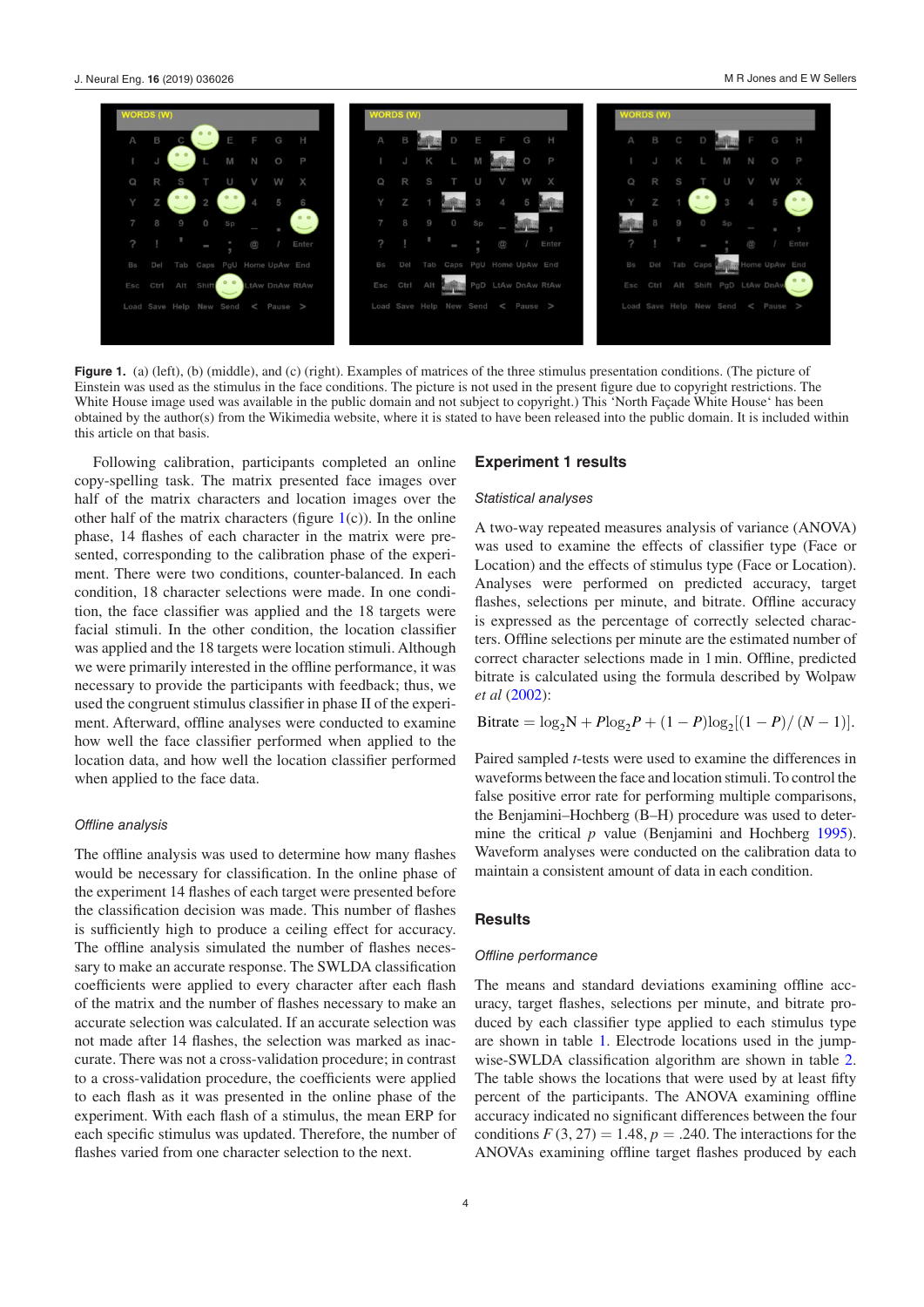|                     | Accuracy    | Target flashes | Selections per minute | <b>B</b> itrate |  |
|---------------------|-------------|----------------|-----------------------|-----------------|--|
| Face classifier     |             |                |                       |                 |  |
| Face                | 99.4 (1.89) | 2.50(0.70)     | 4.31(0.77)            | 28.30 (7.88)    |  |
| Location            | 96.6(8.4)   | 2.70(0.67)     | 4.06(0.74)            | 21.53 (7.87)    |  |
| Location classifier |             |                |                       |                 |  |
| Face                | 100(0)      | 3.10(0.87)     | 3.71(0.87)            | 20.07 (7.67)    |  |
| Location            | 100(0)      | 2.10(0.87)     | 5.10(1.6)             | 33.39 (11.02)   |  |

<span id="page-7-0"></span>**Table 1.** Offline means and standard deviations (in parentheses) for performance measures for each classifier applied to each stimulus type for Experiment 2.

classifier type applied to each stimulus type, offline selections per minute, and bit rate were all significant  $(F(3, 27) = 3.059$ ,  $p = .045$ ;  $F(3, 27) = 3.619$ ,  $p = .026$ ; and,  $F(3, 27) = 3.992$ ,  $p = .018$ , respectively). Post hoc tests indicated no significant simple effects in any of the three ANOVAs. Thus, indicating cross-over interactions where the face classifier performed better on face stimuli than it performed on location stimuli and the location classifier performed better on location stimuli than on face stimuli.

#### *Waveforms*

To determine whether differences in performance may be due to differences in ERPs produced by the two different stimulus types, a paired samples-*t*-test was used to examine ERPs. Figure [2](#page-8-0) represents the waveforms averaged across all participants for each of the four conditions. The specified time windows examined for positive amplitudes and latencies were set to 150–320ms and 350–550ms, as well as 128–195ms for the N170 component, and 191–300ms for the N400 component. The time windows were determined by examination of the grand mean waveforms. Four electrode locations Cz, Pz, PO7, and PO8 were examined. Before producing the waveforms data were down-sampled to 20 Hz and a moving average of 12 samples was applied. The waveforms were not baseline corrected.

In the positive time window of 150–320ms, the amplitude at electrode Cz was significantly higher in response to the face stimulus ( $M = 5.9$ , SD = 1.2) than to the location stimulus  $(M = 2.0, Sd = 1.6), t(9) = 7.642, p < .001$  (B-H critical value 0.001 315 789). Comparison of responses at electrode location Pz also indicated significantly higher amplitude in response to the face stimulus ( $M = 5.9$ , SD = 1.6) than to the location stimulus  $(M = 2.2, SD = 0.3), t(9) = 6.059,$  $p < .001$  (B–H critical value 0.002631 579). No significant differences in amplitude were observed in the time window of 150–300ms at electrode locations PO7 and PO8.

Comparison of latency in the positive time window of 150–320ms showed a significantly earlier response at electrode location PO7 in response to the face stimulus ( $M = 243$ ,  $SD = 42$ ), than to the location stimulus ( $M = 288$ ,  $SD = 42$ ), *t*(9) = −3.259, *p* = 0.00985 (B–Hochberg critical value 0.02237). No significant differences in latencies were observed at the remaining electrode locations.

The Comparison of the second positive time window 350– 550ms amplitude at electrode location Cz indicated significantly higher amplitude in response to the location stimulus <span id="page-7-1"></span>**Table 2.** Experiment 1 jumpwise channels used by 50% or more of the participants.

| Experiment 1                                       |   |                                                               |  |         |  |  |    |
|----------------------------------------------------|---|---------------------------------------------------------------|--|---------|--|--|----|
| Face jumpwise<br>channels                          |   | Po <sub>8</sub> Po <sub>7</sub> P <sub>8</sub> O <sub>1</sub> |  |         |  |  |    |
| Participants                                       |   |                                                               |  |         |  |  |    |
| Location jumpwise Po8 Po7 P8 Oz O2 Cp6<br>channels |   |                                                               |  |         |  |  | Pz |
| Participants                                       | 8 |                                                               |  | 7 7 7 7 |  |  |    |

 $(M = 4.9, SD = 2.3)$  than to the face stimulus  $(M = 3.6,$  $SD = 1.7$ ),  $t(9) = -3.476$ ,  $p = 0.00698$  (B–H critical value 0.02368). The remaining comparisons of second positive time window 350–550ms amplitudes and latencies indicated no significant differences between the two conditions at Pz, PO7, or PO8.

Comparison of amplitude in the negative time window of 191–300ms at electrode location PO8 indicated significantly higher amplitude in response to the location stimulus  $(M = -2.4, SD = 1.2)$  than to the face stimulus  $(M = -1.4,$  $SD = 0.8$ ),  $t(9) = 2.511$ ,  $p = 0.00958$  (B-H critical value 0.02105). The remaining comparisons of amplitudes and latencies indicated no significant differences between the two conditions in the negative 191–300ms time window.

Statistical analyses indicated no significant differences between amplitudes or latencies produced by either condition during time window 128–195ms at any of the four electrode locations.

#### **Experiment 1 discussion**

Offline analyses were used to provide evidence that a stimulus specific classifier for each stimulus type results in better offline BCI performance. The interactions between classifier type (Location versus Face) and data type (Location versus Face) were significant for number of target flashes, number of selections, and bit rate. Thus, evidence indicates that using two independent classifiers, one for each stimulus type, could eliminate half of characters in the matrix as potential selections.

The ERPs produced by the two stimuli differed in the amplitudes at the first positive window for electrodes Pz and Cz. The only significant difference in negative amplitude was at the second negative time window at electrode location PO8. These findings are consistent with our previous findings (Kellicut-Jones *et al* [2018\)](#page-12-6) and the findings of Kaufmann *et al* [\(2011](#page-12-2), [2013](#page-12-3), [2014](#page-12-4)).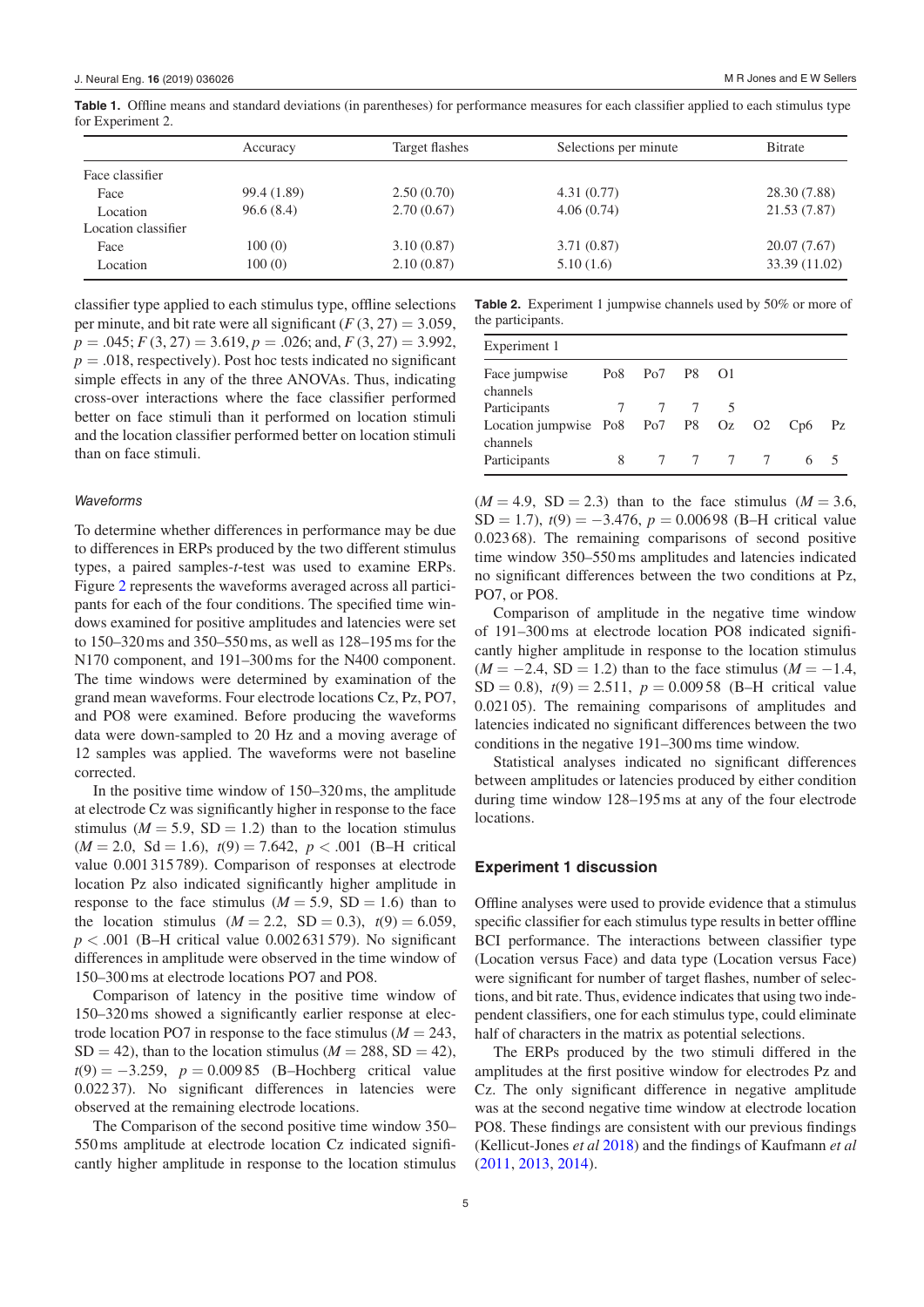<span id="page-8-0"></span>

**Figure 2.** Average waveforms for all ten participants for the two types of images, Face (blue line) and Location (red line) used in the BCI task for electrode locations Cz, Pz. PO7, and PO8.

#### **Experiment 2**

Experiment 1 examined the use of two types of stimuli, face and location, which have been shown to produce distinct ERPs. This was done with the intent to provide a rationale for the development of classifiers that identify specific stimuli in a two-stimulus matrix presentation. To further investigate two-stimulus paradigms, Experiment 2 examined a third type of stimuli (i.e. graspable objects) to determine if they would produce distinctly different ERPs from location stimuli.

#### *Graspable objects as stimuli: tools*

The results of Experiment 1 provide support for using a twostimulus, two-classifier paradigm. The main hypothesis was that these stimuli would produce significantly different N170 and N400 components. However, this result was not observed. The observed differences were in the P300 component. The rationale behind using face stimuli was based on previous EEG studies, as well as neuroimaging evidence identifying facial processing in the FFA. Similarly, location stimuli were chosen due to neuroimaging evidence showing distinct activation in the PPA.

Functional MRI studies can discriminate the FFA from the PPA due to the high spatial resolution produced by MRI. In our study, we hypothesized that these differences would also be observed in the scalp recorded EEG. We expect this result was not observed due to the close proximity of the PPA and FFA. The PPA is located at the medial portion of the fusiform gyrus, whereas the FFA is located at a nearby cortical region in the mid-fusiform gyrus. Therefore, Experiment 2 examined another possible stimulus, images of tools, which activate more frontal areas such as the premotor and motor cortex.

Neuroimaging studies have shown a unique cognitive response to graspable objects such as tools (Creem-Regehr and Lee [2005](#page-12-21)). Tools are considered a unique class of objects, due to the relationship between object recognition as well as the potential actions that can be performed with the object (Handy *et al* [2003\)](#page-12-22). Viewing images of tools has been shown to activate the premotor cortex, and research has suggested that the priming of visual systems by viewing tools also primes motor systems (Grafton *et al* [1997](#page-12-23), Tucker and Ellis [2004\)](#page-13-8).

#### **Experiment 2 methods**

#### *Participants*

Twenty-four able-bodied participants (10 men, 14 women; age range 19–42) were recruited from East Tennessee State University. Seven of the participants had prior BCI experience, the remainder of participants were naïve to BCI use. The study was approved by the East Tennessee State Institutional Review Board and each participant gave informed consent.

#### *Data acquisition, processing, and classification*

Data acquisition, processing, and classification were identical to Experiment 1.

#### *Experimental stimuli, procedure, and design*

The experimental protocol used in Experiment 1 was also used in Experiment 2. The two experiments differed in the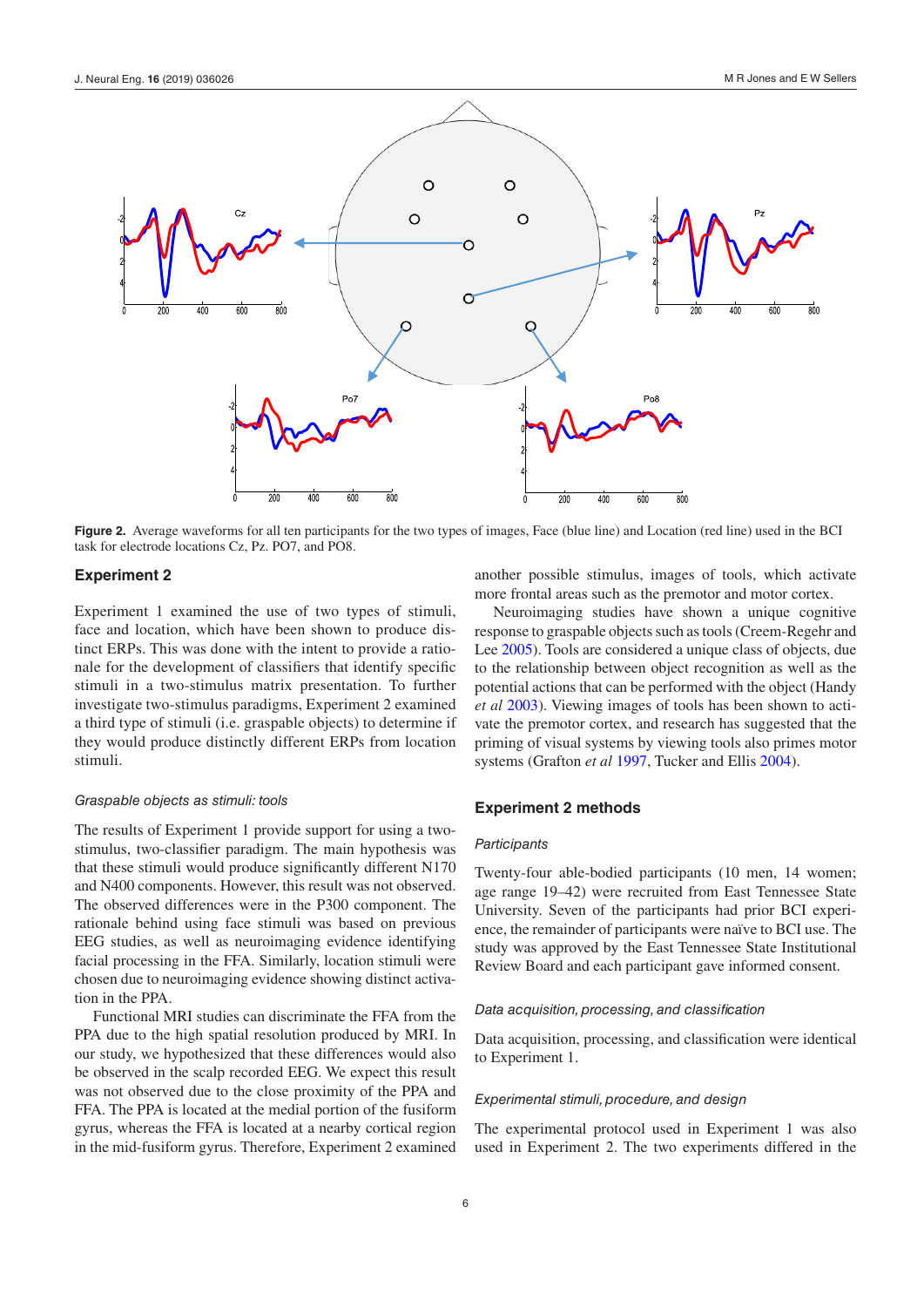<span id="page-9-0"></span>

**Figure 3.** Example of one-stimulus matrix displaying the image of the location only (left) and one-stimulus matrix displaying the image of the tool only (right). This 'North Façade White House' has been obtained by the author(s) from the Wikimedia website, where it is stated to have been released into the public domain. It is included within this article on that basis.

<span id="page-9-1"></span>**Table 3.** Offline means and standard deviations (in parentheses) for performance measures for each classifier applied to each stimulus type for Experiment 2.

|                     | Accuracy                | Target flashes          | Selections per minute | Bitrate          |
|---------------------|-------------------------|-------------------------|-----------------------|------------------|
| Tool classifier     |                         |                         |                       |                  |
| Tool                | $97.79(3.34)^a$         | 3.04(1.12) <sup>a</sup> | $4.74(1.13)^{b}$      | $28.30(7.88)^c$  |
| Location            | 93.42(8.9)              | 4.00(1.10)              | 3.83(0.98)            | 21.53(7.87)      |
| Location classifier |                         |                         |                       |                  |
| Tool                | 89.79(14.5)             | $4.04(0.99)^{a}$        | 3.74(0.80)            | 20.07(7.67)      |
| Location            | 99.08(3.1) <sup>a</sup> | 2.58(1.13)              | $5.46(1.7)^c$         | $33.39(11.02)^c$ |

<span id="page-9-2"></span><sup>a</sup> Significant at  $p < 0.05$ .<br>b Significant at  $p < 0.005$ 

<span id="page-9-3"></span> $<sup>b</sup>$  Significant at  $p < 0.005$ .</sup>

<span id="page-9-4"></span> $\textdegree$  Significant at  $p < 0.001$ .

images presented to participants, and the instructions given to participants for 'attending' to the stimuli used. The images were those of the location image (i.e. the White House) and a hammer. The experimental task for the location image was to focus attention on a specific character in the matrix and to count how many times the image appeared, while ignoring the images flashing over the other characters in the matrix. For the tool stimuli, the experimental task was to focus attention on a specific character in the matrix and imagine themselves using the object each time the image of the object flashes (i.e. swing a hammer). This was done to elicit a stronger response in the premotor cortex than simply counting the number of character flashes. Following each calibration phase, a SWLDA analysis derived classification coefficients specific to each stimulus type. Following calibration, participants completed an online copy-spelling task similar to the online-copy spelling task in Experiment 1 using the stimuli shown in figure [3](#page-9-0).

#### **Experiment 2 results**

#### *Statistical analyses*

A two-way repeated measures analysis of variance (ANOVA) was used to examine the effects of classifier type (Location or Tool) and stimulus type (Location or Tool) on accuracy, number of flashes, selections per minute, and bit rate. Waveform analyses were conducted on the calibration data to maintain a consistent amount of data in each condition. Paired sampled *t*-tests were used to examine the differences in waveforms between the tool and location stimuli. To control the false positive error rate for performing multiple comparisons, the Benjamini– Hochberg (B–H) procedure was used to determine the critical *p* value (Benjamini and Hochberg [1995](#page-12-20)).

#### **Results**

#### *Offline performance*

The means and standard deviations examining offline accuracy, target flashes, selections per minute, and bitrate produced by each classifier type applied to each stimulus type are shown in table [3](#page-9-1). Electrode locations used in the jumpwise-SWLDA classification algorithm are shown in table [4](#page-10-0). The table shows the locations that were used by at least fifty percent of the participants. The ANOVAs examining offline accuracy, number of target flashes, selections per minute, and bit rate all yielded significant differences  $(F(3, 33) = 8.42, p < .001; F$  $(3, 33) = 22.21, p < .001$ ;  $F (3, 33) = 19.93, p < .001$ ; and, *F* (3, 33) = [2](#page-7-1)6.094,  $p < .001$ , respectively). Table 2 shows a summary of the means and standard deviations for each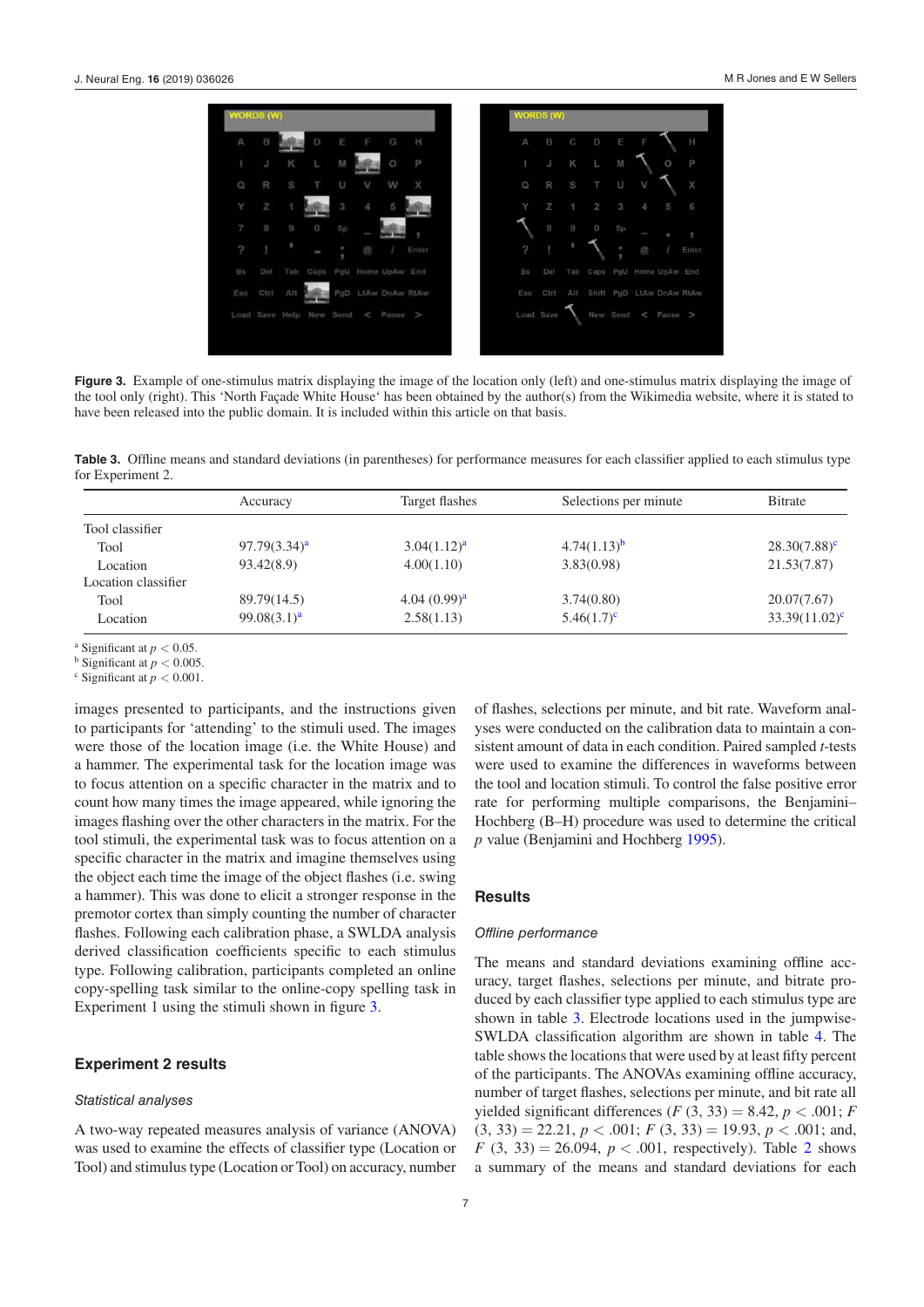| <b>Table 4.</b> Experiment 2 jumpwise channels used by 50% or more of the participants. |     |     |                 |                |     |     |    |    |
|-----------------------------------------------------------------------------------------|-----|-----|-----------------|----------------|-----|-----|----|----|
| Experiment 2                                                                            |     |     |                 |                |     |     |    |    |
| Tool jumpwise channels                                                                  | Ο2  | Po8 | Po <sub>7</sub> | Oz             | Cp6 | Cp5 | P8 | O1 |
| Participants                                                                            | 18  | 16  | 16              | 16             |     | 15  | 13 | 12 |
| Location jumpwise channels                                                              | Po8 | Oz  | P8              | O <sub>2</sub> | Po7 | O1  |    |    |
| Participants                                                                            |     | 18  | 16              | 16             |     |     |    |    |

measure. In all cases, the stimulus specific classifier provided higher performance. For example, the tool classifier applied to the tool data resulted in higher accuracy than the tool classifier applied to the location data. Pairwise comparisons indicated there was no significant difference in the comparisons of each stimulus specific classifier applied to the corresponding stimulus.

#### *Waveform analysis*

The specified time windows examined for positive amplitudes and latencies were 150–320ms and 350–550ms. The specified time windows to examine N170 and N400 amplitudes and latencies were sets to 128–195 for the N170 component, and 191–300 for the N400 component. Eight electrode locations Pz, Cz, PO7, PO8, F3, F4, FC5, and FC6 were examined (figure [4](#page-11-0)). Paired samples *t*-tests were used to compare differences between the two types of stimuli.

Across all eight electrode locations no significant differences in latency were observed in any of the four time windows.

In the positive time window 350–550ms significantly larger amplitude was observed at electrode location PO7 to the tool stimulus ( $M = 3.8$ , SD = 2.6) than to the location stimulus ( $M = 3.0$ , SD = 1.5),  $t(23) = 2.403$ ,  $p = 0.02472$ (B–H critical value 0.025). At the seven remaining electrode locations, the location stimulus elicited a larger amplitude: Pz (*t*(23) = −4.813, *p* < .001; B–H critical value 0.018 42); Cz  $(t(23) = -4.858, p < .001;$  B–H critical value 0.01711); PO8 (*t*(23) = −5.946, *p* < 001; B–H critical value 0.015 79); F3, (*t*(23) = −2.931, 0.007 51, *p* = .008; B–H critical value 0.02368); F4, (*t*(23) = −3.57, *p* = 0.001 63; B–H critical value 0.02105); FC3,  $(t(23) = -3.285, p = 0.00325; B-H$ critical value 0.022 37); and, FC4,  $(t(23) = -4.375, p < 001;$ B–H critical value 0.019 74).

In the negative time window of 128–195ms, amplitudes were significantly higher for the location stimulus than to the tool stimulus at: Cz (t  $(23) = 3.253$ ,  $p = 0.00175$ ; B-H critical value 0.018421 053); Pz  $(t(23) = 3.265, p = 0.0017;$ B–H critical value 0.017 105263); and, PO8 (*t*(23) = 4.486,  $p = 8.4 \times 10^{-5}$ ; B–H critical value 0.015 789 474).

Except for electrode location PO7, all amplitude comparisons in the negative time window of 191–300ms were significantly larger for the location stimulus than the tool stimulus: Pz  $(t(23) = 4.51, p < .001$ ; B-H critical value 0.015 79); Cz (*t*(23) = 2.348, *p* < 001; B–H critical value 0.021 05); F3 ( $t(23) = 2.939$ ,  $p = 0.00369$ ; B-H critical value 0.023 68); PO8  $(t(23) = 3.886, p < .001$ ; B-H critical value 0.017 11); F4  $(t(23) = 3.043, p = .00289; B-H$  critical value 0.02237); FC3  $(t(23) = 3.619, p < .001$ ; B-H critical value <span id="page-10-0"></span>0.01974); and, FC4  $(t(23) = 3.86, p = 0.0004$ ; B-H critical value 0.01842).

#### **Experiment 2 discussion**

Experiment 2 provided offline evidence that a stimulusspecific classifier could produce superior BCI performance in terms of accuracy, selections per minute, and bitrate. The classifier applied to the same stimulus type (i.e. locationto-location or tool-to-tool) yielded better performance than either classifier applied to the other stimulus type. These findings support our hypothesis that a stimulus specific classifier applied to the corresponding stimulus can result in improved BCI performance. By having two stimulus specific classifiers operating simultaneously, using a two stimulus paradigm could potentially lead to increases in online BCI performance. In addition, several differences in ERP components were observed (discussed below).

#### **General discussion**

Recent studies have shown that ERP components associated with facial stimuli can improve BCI performance in a two-stimulus presentation paradigm (Kaufmann *et al* [2014](#page-12-4)). The present work extends these findings and incorporated two additional types of novel stimuli, location and graspable objects. Prior to this study, ERPs produced by location and graspable objects have not been examined; however, fMRI data has provided evidence that these stimuli activate different brain regions. Thus, the purpose of the present study was to determine if location and graspable objects produce differential ERPs that can subsequently lead to an improvement in BCI speed and accuracy.

Experiment 1, using facial and location stimuli, showed no differences in face specific components; nonetheless, other ERP differences were observed and the location stimuli produced slightly better performance than facial stimuli. Kaufmann *et al* [\(2011](#page-12-2)) first examine facial stimuli in ablebodied subjects, based on their positive results, they extended the paradigm to people with severe speech and communication disorders and confirmed that facial stimuli produced higher speed and accuracy in this population as well (Kaufmann *et al* [2011\)](#page-12-2). The findings of our project indicate that location stimuli produce comparable performance to facial stimuli. Thus, we suggest that location stimuli may be beneficial for people with severe speech and communication disorders. This hypothesis should be tested in future studies.

Functional MRI research indicating activation in the PPA in response to visual processing of location stimuli (Agguire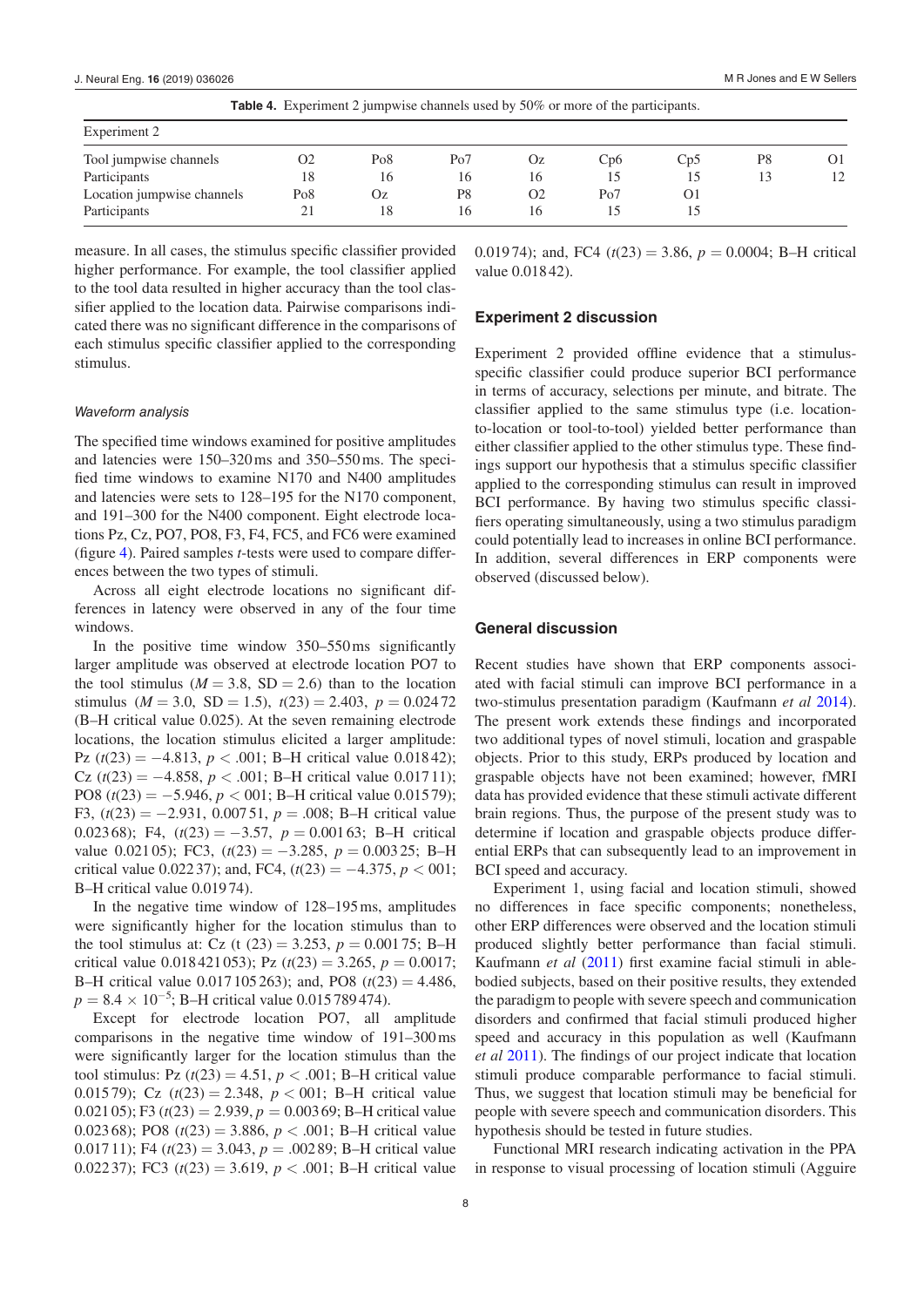<span id="page-11-0"></span>

**Figure 4.** Average waveforms for all 24 participants for the two types of images, Tool (blue line) and Location (red line) used in the BCI task for electrode locations Cz, Pz, PO7, PO8, F3, F4, FC5, and FC6.

*et al* [1998,](#page-12-11) Epstein *et al* [1999](#page-12-12), Malach *et al* [2002\)](#page-12-13), as well as activation in the premotor cortex in response to stimuli such as graspable objects (Tucker and Ellis [2004](#page-13-8), Creem-Regehr and Lee [2005](#page-12-21), Grafton *et al* [1997](#page-12-23)), prompted the examination of parietal locations (PO7 and PO8) and frontal locations (F3, F4, FC5, and FC6) in addition to locations Pz and Cz. Due to lack of EEG research on the ERPs produced by these stimulus types, exploratory analyses were conducted. In Experiment 2, location stimuli were compared to graspable object stimuli. Our working hypothesis was that higher P300 amplitudes would be observed for the location stimuli than for the tool stimuli. The rationale for this hypothesis was due to the fact that participants were instructed to imagine swinging a hammer each time the target item appeared. The added cognitive demands of the task were, therefore, expected to reduce P300 amplitude and maximize the difference between the ERPs produced by each stimulus type. Waveform analyses comparing the ERPs produced by the two stimulus types showed higher amplitude produced by the location image than the tool image at each of the examined electrode locations, except for PO7 in positive time window 350–550ms.

Similar to Experiment 1, BCI performance was higher in the location stimulus condition. These results support our hypothesis that stimulus-specific classifiers may provide higher performance, as compared to the current methodologies that rely on a single classifier. Future research will develop stimulus specific classifiers to be tested online in a two-stimulus presentation paradigm. The development of simultaneous, dual stimulus-specific classifiers could potentially allow the BCI to quickly eliminate half of the characters in the matrix as potential targets. Thus, having the potential to increase the speed with which selections can be made and decreasing the number of selection errors. The utility of two classifiers will be determined by the amount of variation in the ERPs produced by each class of stimuli. Thus, it is important to select stimuli that elicit significantly different ERPs.

#### **Conclusion**

P300 BCI technology has shown to be an effective method of communication; however, due to the relatively slow rate of communication improvements are necessary. The first online P300-based BCI study resulted in accuracy of 35 percent (Donchin *et al* [2000](#page-12-24)). Since this time, online accuracy is consistently near 100 percent. Nonetheless, further improvements are needed for the technology to rival assistive communication devices that rely on muscle movement. Therefore, novel classification techniques and paradigm modifications are necessary to provide people with severe speech and physical impairments more efficient BCI communication options after muscle control is lost.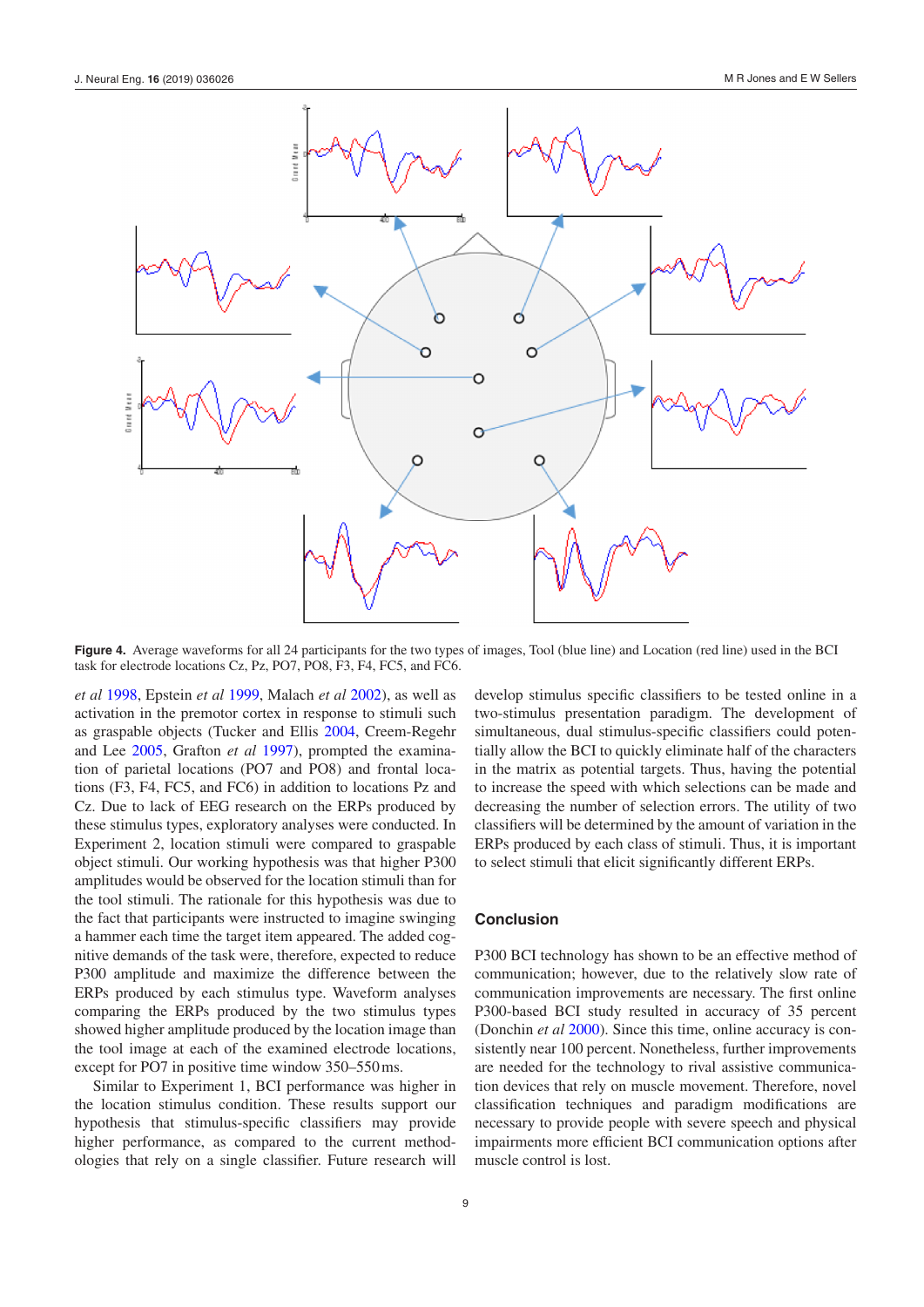The goal of the current study, however, was to use offline analyses to investigate the efficacy of using unique categories of stimuli. Nonetheless, due to the early stages of this line of research, it would not be appropriate to test the current paradigm with people who have severe speech and physical impairments. As with most P300 BCI research conducted in laboratory settings, an inherent limitation to our study design is the use of able-bodied participants as our sample. Another limitation of the study design is that it did not afford us the opportunity to compare graspable object stimuli to facial stimuli. Further investigation comparing graspable object stimuli to facial stimuli may be beneficial to determine which would be more useful in the two-stimulus paradigm. In both experiments, the offline results suggest a two-stimulus dualclassifier paradigm can improve BCI performance. An online adaptation of the paradigm should be tested in future work.

#### **Acknowledgments**

Certain images in this publication have been obtained by the author(s) from the Wikipedia/Wikimedia website, where they were made available under a Creative Commons licence or stated to be in the public domain. Please see individual figure captions in this publication for details. To the extent that the law allows, IOP Publishing disclaim any liability that any person may suffer as a result of accessing, using or forwarding the image(s). Any reuse rights should be checked and permission should be sought if necessary from Wikipedia/Wikimedia and/or the copyright owner (as appropriate) before using or forwarding the image(s).

## **ORCID iDs**

M R Jones<https://orcid.org/0000-0002-0926-2686>

#### **References**

- <span id="page-12-11"></span>Agguire G K, Zarahn E and D'Esposito M 1998 An area within human ventral cortex sensitive to 'building' stimuli: evidence and implications *Neuron* **[21](https://doi.org/10.1016/S0896-6273(00)80546-2)** [373](https://doi.org/10.1016/S0896-6273(00)80546-2)–[83](https://doi.org/10.1016/S0896-6273(00)80546-2)
- <span id="page-12-20"></span>Benjamini  $\hat{Y}$  and Hochberg Y 1995 Controlling the false discovery rate: a practical and powerful approach to multiple testing *J. R. Statist. Soc.* B **57** 289–300 [\(https://www.jstor.org/](https://www.jstor.org/stable/2346101) [stable/2346101](https://www.jstor.org/stable/2346101))

Bentin S, Allison T, Puce A, Perez E and McCarthy G 1996 Electrophysiological studies of face perception in humans *J. Cognitive Neurosci.* **[8](https://doi.org/10.1162/jocn.1996.8.6.551)** [551](https://doi.org/10.1162/jocn.1996.8.6.551)–[65](https://doi.org/10.1162/jocn.1996.8.6.551)

- <span id="page-12-8"></span>Chen L, Jin J, Wang X and Cichocki A 2015 A survey of the dummy face and human face stimuli used in BCI paradigm *J. Neurosci. Methods* [18](https://doi.org/10.1016/j.jneumeth.2014.10.002)–[27](https://doi.org/10.1016/j.jneumeth.2014.10.002)
- <span id="page-12-21"></span>Creem-Regehr S H and Lee J N 2005 Neural representations of graspable objects: are tools special? *Cogn. Brain Res.* **[22](https://doi.org/10.1016/j.cogbrainres.2004.10.006)** [457](https://doi.org/10.1016/j.cogbrainres.2004.10.006)–[69](https://doi.org/10.1016/j.cogbrainres.2004.10.006)
- <span id="page-12-15"></span>Colwell K A, Ryan D B, Throckmorton C S, Sellers E W and Collins L M 2014 Channel selection methods for the P300 Speller *J. Neurosci. Methods* [6](https://doi.org/10.1016/j.jneumeth.2014.04.009)–[15](https://doi.org/10.1016/j.jneumeth.2014.04.009)
- <span id="page-12-16"></span>Draper N R and Smith H 1981 *Applied Regression Analysis* vol 2 (New York: Wiley)
- Donchin E, Spencer K M and Wijesinghe R 2000 The mental prosthesis: assessing the speed of a P300-based brain-computer interface *IEEE Trans. Rehabil. Eng.* **[8](https://doi.org/10.1109/86.847808)** [174](https://doi.org/10.1109/86.847808)–[9](https://doi.org/10.1109/86.847808)
- <span id="page-12-24"></span>Eimer M 2000 The face-specific N170 component reflects late stages in the structural encoding of faces *NeuroReport* **[11](https://doi.org/10.1097/00001756-200007140-00050)** [2319](https://doi.org/10.1097/00001756-200007140-00050)
- <span id="page-12-12"></span>Epstein R, Harris A, Stanley D and Kanwisher N 1999 The parahippocampal place area: Recognition, navigation, or encoding? *Neuron* **[23](https://doi.org/10.1016/S0896-6273(00)80758-8)** [115](https://doi.org/10.1016/S0896-6273(00)80758-8)–[25](https://doi.org/10.1016/S0896-6273(00)80758-8)
- <span id="page-12-14"></span>Epstein R and Kanwisher N 1998 A cortical representation of the local visual environment *Nature* **[392](https://doi.org/10.1038/33402)** [598](https://doi.org/10.1038/33402)–[601](https://doi.org/10.1038/33402)
- <span id="page-12-17"></span>Farwell L and Donchin E 1988 Talking off the top of your head: toward a mental prosthesis utilizing event-related brain potentials *Electroencephalogr. Clin. Neurophysiol.* **[70](https://doi.org/10.1016/0013-4694(88)90149-6)** [510](https://doi.org/10.1016/0013-4694(88)90149-6)–[23](https://doi.org/10.1016/0013-4694(88)90149-6)
- <span id="page-12-5"></span>Geronimo A M and Simmons Z 2017 The P300 'face' Speller is resistant to cognitive decline in ALS *Brain–Comput. Interfaces* **[4](https://doi.org/10.1080/2326263X.2017.1338013)** [225](https://doi.org/10.1080/2326263X.2017.1338013)–[35](https://doi.org/10.1080/2326263X.2017.1338013)
- <span id="page-12-23"></span>Grafton S T, Fadiga L, Arbib M A and Rizzolatti G 1997 Premotor cortex activation during observation and naming of familiar tools *NeuroImage* **[6](https://doi.org/10.1006/nimg.1997.0293)** [231](https://doi.org/10.1006/nimg.1997.0293)–[6](https://doi.org/10.1006/nimg.1997.0293)
- <span id="page-12-22"></span>Handy T C, Grafton S T, Shroff N M, Ketay S and Gazzaniga M S 2003 Graspable objects grab attention when the potential for action is recognized *Nat. Neurosci.* **[6](https://doi.org/10.1038/nn1031)** [421](https://doi.org/10.1038/nn1031)–[7](https://doi.org/10.1038/nn1031)
- Haxby J V, Grady C L, Horwitz B, Ungerleider L G, Mishkin M, Carson R E, Herscovitch P, Schapiro M B and Rapoport S I 1991 Dissociation of object and spatial visual processing pathways in human extrastriate cortex. *Proc. Nat. Acad. Sci. USA* **[88](https://doi.org/10.1073/pnas.88.5.1621)** [1621](https://doi.org/10.1073/pnas.88.5.1621)–[5](https://doi.org/10.1073/pnas.88.5.1621)
- <span id="page-12-7"></span>Jin J, Daly I, Zhang Y, Wang X and Cichocki A 2014 An optimized ERP brain-computer interface based on facial expression changes *J. Neural Eng.* **[11](https://doi.org/10.1088/1741-2560/11/3/036004)** [036004](https://doi.org/10.1088/1741-2560/11/3/036004)
- <span id="page-12-9"></span>Kanwisher N, McDermott J and Chun M M 1997 The fusiform face area: a module in human extrastiate cortex specialized for face perception *J. Neurosci.* **[17](https://doi.org/10.1523/JNEUROSCI.17-11-04302.1997)** [4302](https://doi.org/10.1523/JNEUROSCI.17-11-04302.1997)–[11](https://doi.org/10.1523/JNEUROSCI.17-11-04302.1997)
- <span id="page-12-4"></span>Kaufmann T and Kubler A 2014 Beyond maximum speed—a novel two-stimulus paradigm for brain-computer interfaces based on event-related potentials (P300-Bci) *J. Neural Eng.* **[11](https://doi.org/10.1088/1741-2560/11/5/056004)** [056004](https://doi.org/10.1088/1741-2560/11/5/056004)
- <span id="page-12-2"></span>Kaufmann T, Schulz S M, Grunzinger C and Kubler A 2011 Flashing characters with famous faces improves ERPbased brain–computer interface performance *J. Neural Eng.* **[5](https://doi.org/10.1088/1741-2560/8/5/056016)** [056016](https://doi.org/10.1088/1741-2560/8/5/056016)
- <span id="page-12-3"></span>Kaufmann T, Schulz S M, Koblitz A, Renner G, Wessig C and Kubler A 2013 Face stimuli effectively prevent brain–computer interface inefficiency in patients with neurodegenerative disease *Clin. Neurophysiol.* **[5](https://doi.org/10.1016/j.clinph.2012.11.006)** [893](https://doi.org/10.1016/j.clinph.2012.11.006)–[900](https://doi.org/10.1016/j.clinph.2012.11.006)
- <span id="page-12-6"></span>Kellicut-Jones M R and Sellers E W 2018 P300 brain–computer interface: comparing faces to size matched non-face stimuli *Brain–Comput. Interfaces* **[5](https://doi.org/10.1080/2326263X.2018.1433776)** [30](https://doi.org/10.1080/2326263X.2018.1433776)–[9](https://doi.org/10.1080/2326263X.2018.1433776)
- <span id="page-12-18"></span>Krusienski D J, Sellers E W, Cabestaing F, Bayoudh S, McFarland D J, Vaughan T M and Wolpaw J R 2006 A comparison of classification techniques for the P300 Speller *J. Neural Eng.* **[3](https://doi.org/10.1088/1741-2560/3/4/007)** [299](https://doi.org/10.1088/1741-2560/3/4/007)–[305](https://doi.org/10.1088/1741-2560/3/4/007)
- <span id="page-12-19"></span>Krusienski D J, Sellers E W, McFarland D J, Vaughn T M and Wolpaw J R 2008 Toward enhanced P300 Speller performance *J. Neurosci. Methods* [15](https://doi.org/10.1016/j.jneumeth.2007.07.017)–[21](https://doi.org/10.1016/j.jneumeth.2007.07.017)
- <span id="page-12-13"></span>Kutas M and Federmeier K D 2011 Thirty years and counting: finding meaning in the N400 component of the event related brain potential (ERP) *Ann. Rev. Psychology* **[62](https://doi.org/10.1146/annurev.psych.093008.131123)** [621](https://doi.org/10.1146/annurev.psych.093008.131123)–[47](https://doi.org/10.1146/annurev.psych.093008.131123)
- Malach R, Levy I and Hasson U 2002 The topography of high-order human object areas *Trends Cogn. Sci.* **[6](https://doi.org/10.1016/S1364-6613(02)01870-3)** [176](https://doi.org/10.1016/S1364-6613(02)01870-3)–[84](https://doi.org/10.1016/S1364-6613(02)01870-3)
- <span id="page-12-10"></span>McCarthy G, Puce A, Gore J C and Allison T 1997 Face-specific processing in the human fusiform gyrus *J. Cogn. Neurosci.* **[9](https://doi.org/10.1162/jocn.1997.9.5.605)** [605](https://doi.org/10.1162/jocn.1997.9.5.605)–[10](https://doi.org/10.1162/jocn.1997.9.5.605)
- Münßinger J I, Halder S, Kleih S C, Furdea A, Raco V, Hosle A and Kubler A 2010 Brain painting: first evaluation of a new braincomputer interface application with ALS-patients and healthy volunteers *Frontiers Neurosci.* **4** 1–11
- <span id="page-12-0"></span>Sajda P, Müller K and Shenoy K V 2008 Brain–computer interfaces *IEEE Signal Process. Mag.* **[1](https://doi.org/10.1109/MSP.2008.4408438)** [16](https://doi.org/10.1109/MSP.2008.4408438)–[7](https://doi.org/10.1109/MSP.2008.4408438)
- <span id="page-12-1"></span>Schalk G, McFarland D J, Hinterberger T, Birbaumer N and Wolpaw J R 2004 BCI2000: a general-purpose brain-computer interface (BCI) system *IEEE Trans. Biomed. Eng.* **[51](https://doi.org/10.1109/TBME.2004.827072)** [1034](https://doi.org/10.1109/TBME.2004.827072)–[43](https://doi.org/10.1109/TBME.2004.827072)